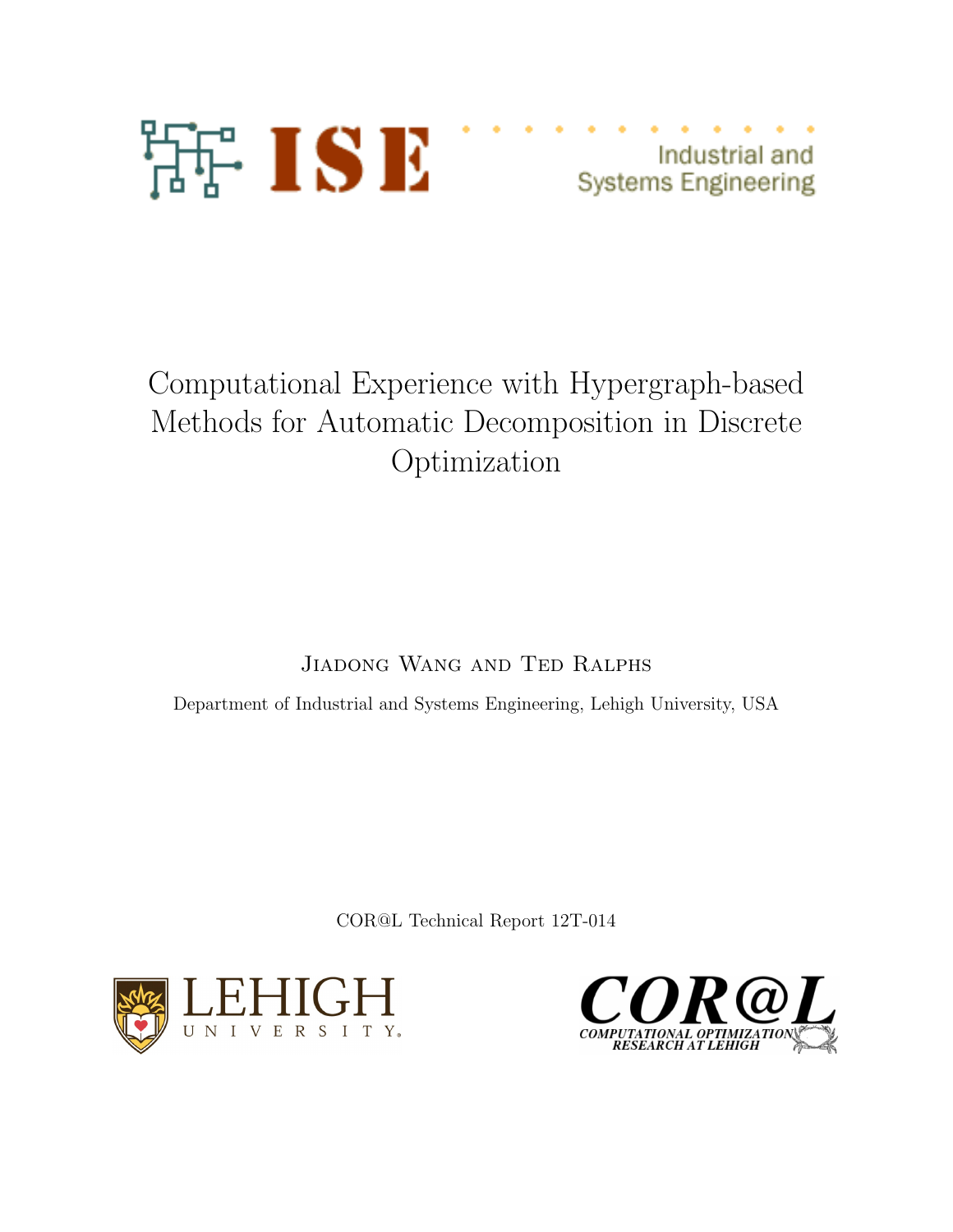# Computational Experience with Hypergraph-based Methods for Automatic Decomposition in Discrete Optimization *<sup>∗</sup>*

# Jiadong Wang*†*<sup>1</sup> and Ted Ralphs*‡*<sup>1</sup>

<sup>1</sup>Department of Industrial and Systems Engineering, Lehigh University, USA

November 11, 2012

#### **Abstract**

Branch-and-price algorithms based on Dantzig-Wolfe decomposition have shown great success in solving mixed integer linear optimization problems (MILPs) with specific identifiable structure, such as vehicle routing and crew scheduling problems. For unstructured MILPs, the most frequently used methodology is branch-and-cut, which depends on generation of "generic" classes of valid inequalities to strengthen bounds. There has been little investigation into the development of a similar "generic" version of branch-and-price, though this is possible in principle. One of the most important elements required for such a generic branch-and-price algorithm is an automatic method of decomposition. In this paper, we experiment with hypergraph partitioning as a means of performing such automatic decomposition. Computational results explore the potential for applying branch-and-price algorithms within generic solvers and provide insight into how to measure the quality of the decomposition and improve it.

## **1 Introduction**

Branch-and-price methods have been successfully used to solve difficult mixed integer linear optimization problems (MILPs), such as transportation problems in logistic systems, crew scheduling problems in the airline industry, and other large-scale applications [1, 2]. Although branch-andprice methods have the potential to generate strong dual bounds, to reduce symmetry, and to exploit special structures, they generally require that a decomposition of the constraints be either given as input or discovered as part of the solution process. This means that either the user has to have some way of describing the decomposition to the solver or the solver must be capable of discovering that structure automatically.

In this paper, we focus on automatic detection of structure using hypergraph partitioning algorithms. These methods have been widely used for detection of block-diagonal structure (described more formally in Section 2) in the context of certain linear algebraic computations [4], mainly for the purpose of efficient parallelization. In the context of branch-and-price, our goal in exploiting block structure is not only to allow the use of parallel computation but also to improve on

*<sup>∗</sup>*NSF Grant CMMI-1130914

*<sup>†</sup>* jiw508@lehigh.edu

*<sup>‡</sup>* ted@lehigh.edu, coral.ie.lehigh.edu/*∼*ted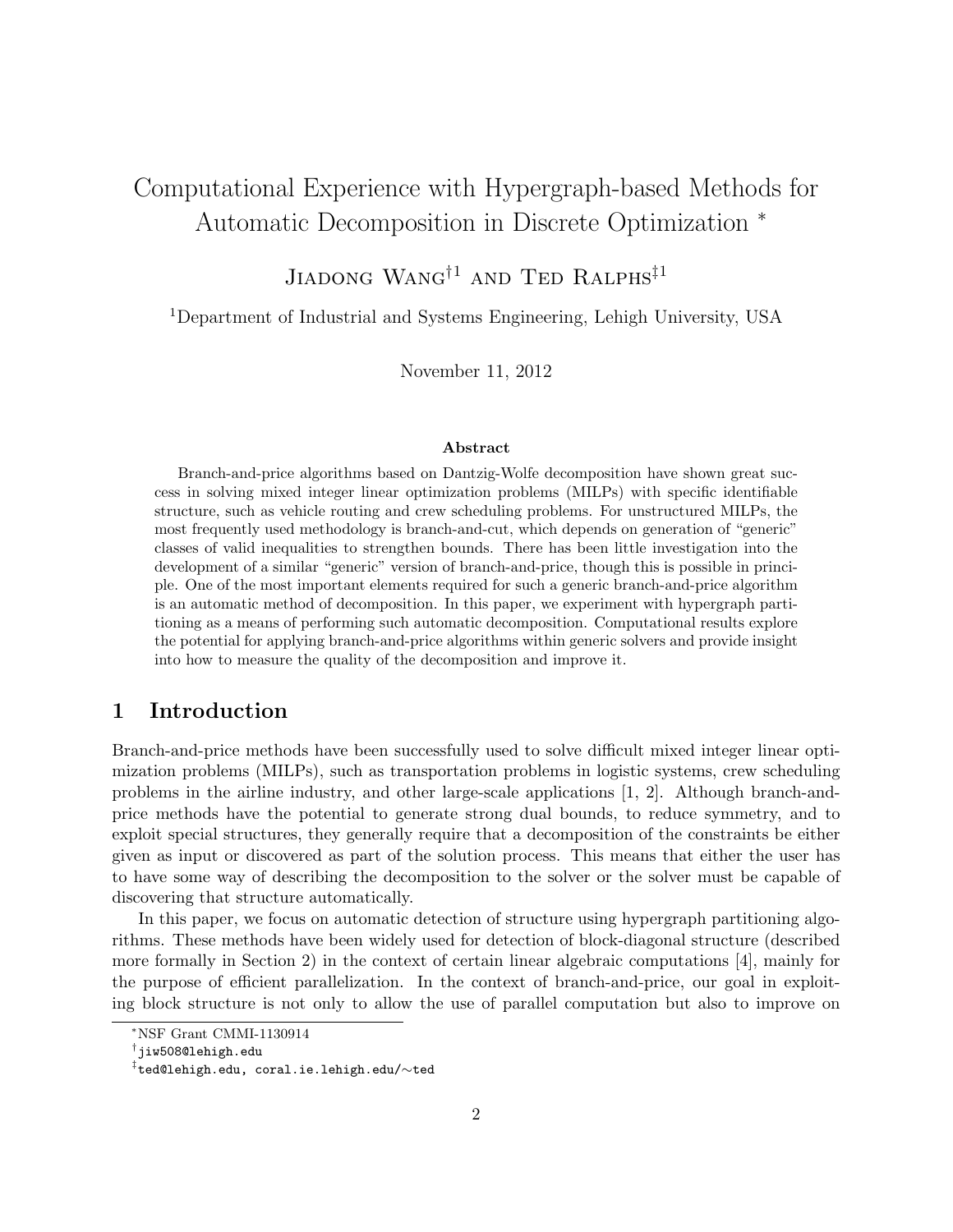the bounds yielded by solving the linear relaxation, eventually leading to improved solution times overall for certain classes of MILP.

When detecting block structure automatically, it is important to have a measure of "quality" that is easy to compute, since there are usually multiple ways of decomposing a given matrix. When the goal is to parallelize a single matrix computation, the measures of quality are fairly straightforward, but in branch-and-price, measuring the quality of a decomposition is much more difficult. Ultimately, our goal is to reduce the overall computation time as much as possible, but proxies for this measure that are easier to evaluate must be used in practice. One such proxy is the bound improvement achieved in the root node, which also has the advantage of being unaffected by changes to other algorithmic strategies, such as branching. Unfortunately, the computation of this quantity is itself too expensive in general, so one of the goals of this study is to assess cheaper alternatives.

The work reported on herein follows lines of development similar to those of the study reported in [3], which was performed in support of development of the GCG framework [9]. GCG is a solver built on top of the constraint integer programming framework SCIP that implements an approach to generic Dantzig-Wolfe decomposition similar to the DIP framework that is employed in this study [7]. Both this study and the aforementioned one develop methodologies for detecting matrix structure by using hypergraph partitioning algorithms. Both studies also propose measures of goodness for the quality of a given decomposition. The present study differs by focusing on producing singly-bordered block-diagonal matrices, as opposed to the doubly-bordered structure favored in [3], which requires a different hypergraph partitioning model. Furthermore, our measures of goodness take into account not only the distribution of nonzeros, but also the distribution of nonzeros in columns corresponding to integer variables. Finally, we also report on a number of issues that arise in tuning the hypergraph partitioning software. As far as we know, these are the only existing studies focused on automatically identifying structure for the purposes of performing a Dantzig-Wolfe decomposition.

The remainder of the paper is organized as follows. Section 2 reviews the generic implementation of the branch-and-price algorithm that is the focus of this paper. Section 3 describes the hypergraph models we use to achieve matrix structure detection. Section 4 presents the computational results from the MIPLIB instances and provides insight into how to measure the quality of automatic detected structure. Section 5 summarizes the paper and points out the future work in this direction.

# **2 Generic Branch and Price**

We consider solution of an MILP, which is to compute

$$
z_{IP} = \min \{ c^{\top} x \mid Ax \le b, x \in \mathbb{Z}^r \times \mathbb{R}^{n-r} \},\tag{1}
$$

where  $A \in \mathbb{Q}^{m \times n}$ ,  $c \in \mathbb{Q}^n$ , and  $b \in \mathbb{Q}^m$ . A *decomposition* is a partition of the rows of  $[A, b]$  into two sub-matrices  $[A', b']$  and  $[A'', b'']$ . The decomposition is chosen such that the solution of the relaxation obtained by dropping the linear constraints represented by the sub-matrix  $[A'', b'']$  is practical (relative to solution of the original problem). The principle underlying decomposition methods is to exploit the solvability of this relaxation in order to solve the original problem more efficiently.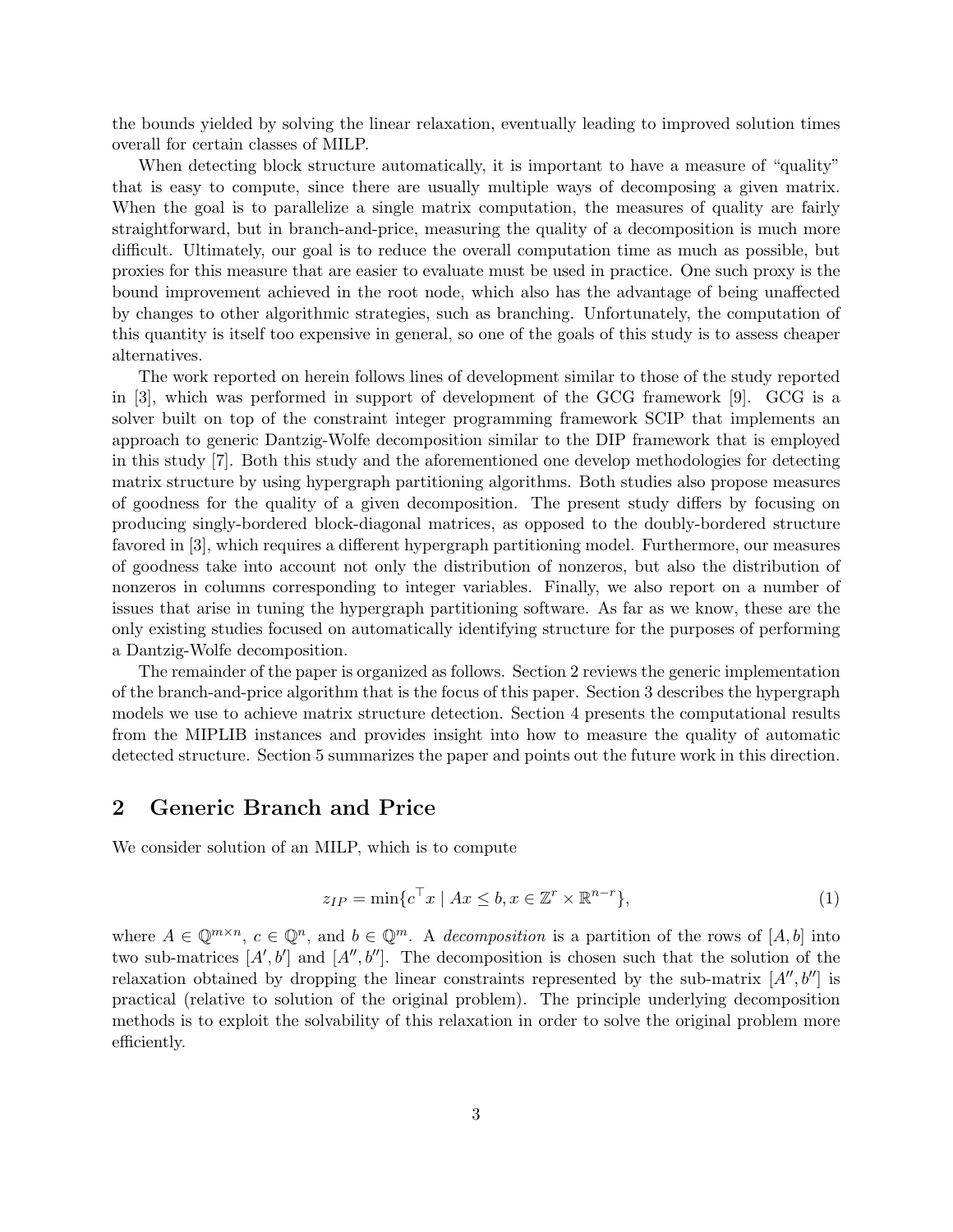A central challenge is to find an effective decomposition. Typically, this process is a manual trial-and-error process. Here, we describe a method for automating it. For convenient reference throughout, we denote

$$
\mathcal{Q}' = \{ x \in \mathbb{R}^n \mid A'x \le b' \},\tag{2}
$$

$$
\mathcal{Q}'' = \{ x \in \mathbb{R}^n \mid A''x \le b'' \}, \text{ and} \tag{3}
$$

$$
\mathcal{P}' = \text{conv}(\mathcal{Q}'). \tag{4}
$$

For ease of exposition, we assume that  $Q'$  and  $Q''$  are bounded. Most solution methods for MILP are based on the branch-and-bound algorithm and require a method for efficiently computing a lower bound on  $z_{IP}$ . The most obvious way of obtaining such a bound is by relaxing the integrality requirements on the variables to obtain

$$
z_{LP} = \min_{x \in \mathcal{Q}'' \cap \mathcal{Q}''} c^{\top} x.
$$
\n<sup>(5)</sup>

This linear optimization problem (LP), referred to as the *linear relaxation*, can be solved efficiently and results in what we refer to as the *LP bound*. A potentially stronger bound, which we call the *Dantzig-Wolfe bound*, is

$$
z_{DW} = \min_{x \in \mathcal{P}' \cap \mathcal{Q}''} c^{\top} x.
$$
 (6)

Since  $\mathcal{P}' \subseteq \mathcal{Q}'$ , we have that  $z_{DW} \ge z_{LP}$ . Furthermore, since  $\mathcal{P}'$  is bounded, the representation theorem allows us to write

$$
\mathcal{P}' = \{ x \in \mathbb{R}^n \mid x = \sum_{p \in \mathcal{E}} p\lambda_p, \sum_{p \in \mathcal{E}} \lambda_p = 1, \lambda_p \ge 0 \quad \forall p \in \mathcal{E} \},\tag{7}
$$

where  $\mathcal E$  is the set of extreme points of  $\mathcal P'$ . Using this representation, we can re-write (6) in the explicit form

$$
z_{DW} = \min_{\lambda \in \mathbb{R}_+^{\mathcal{E}}} \{ c(\sum_{p \in \mathcal{E}} p\lambda_p) \mid A''(\sum_{p \in \mathcal{E}} p\lambda_p) \ge b'', \sum_{p \in \mathcal{E}} \lambda_p = 1, \lambda_p \ge 0 \quad \forall p \in \mathcal{E} \},\tag{8}
$$

which we refer to as the *master problem*.

Generating the set  $\mathcal E$  is usually impractical, so we use a column generation procedure to dynamically generate members of  $\mathcal{E}$ , as shown in Figure 1. The first step is to generate an initial subset  $\mathcal{E}^0$  of  $\mathcal{E}$ , which is augmented in each subsequent iteration. In iteration *t*, we solve (8) with  $\mathcal E$  replaced by  $\mathcal E^t$  (we refer to this problem as the *restricted master problem* (RMP)) to obtain the dual solution  $(u^t, \alpha^t)$ . The *column generation subproblem* is to generate new members of  $\mathcal E$ whose reduced costs in the RMP with respect to the current dual solution are negative. We iterate until no more columns with negative reduced cost can be generated, at which time, we have that  $z_{DW}^t = z_{DW}$  (in principle). For more details on the procedure, see [5].

The branch-and-price algorithm is a branch-and-bound algorithm in which the bounds at each node is obtained by this procedure. Due to its success in different large-scale optimization applications, a number of software frameworks have been developed to aid in the implementation of branch-and-price algorithms, including BaPCod [6], DIP [7], GCG [9], and ABACUS [8].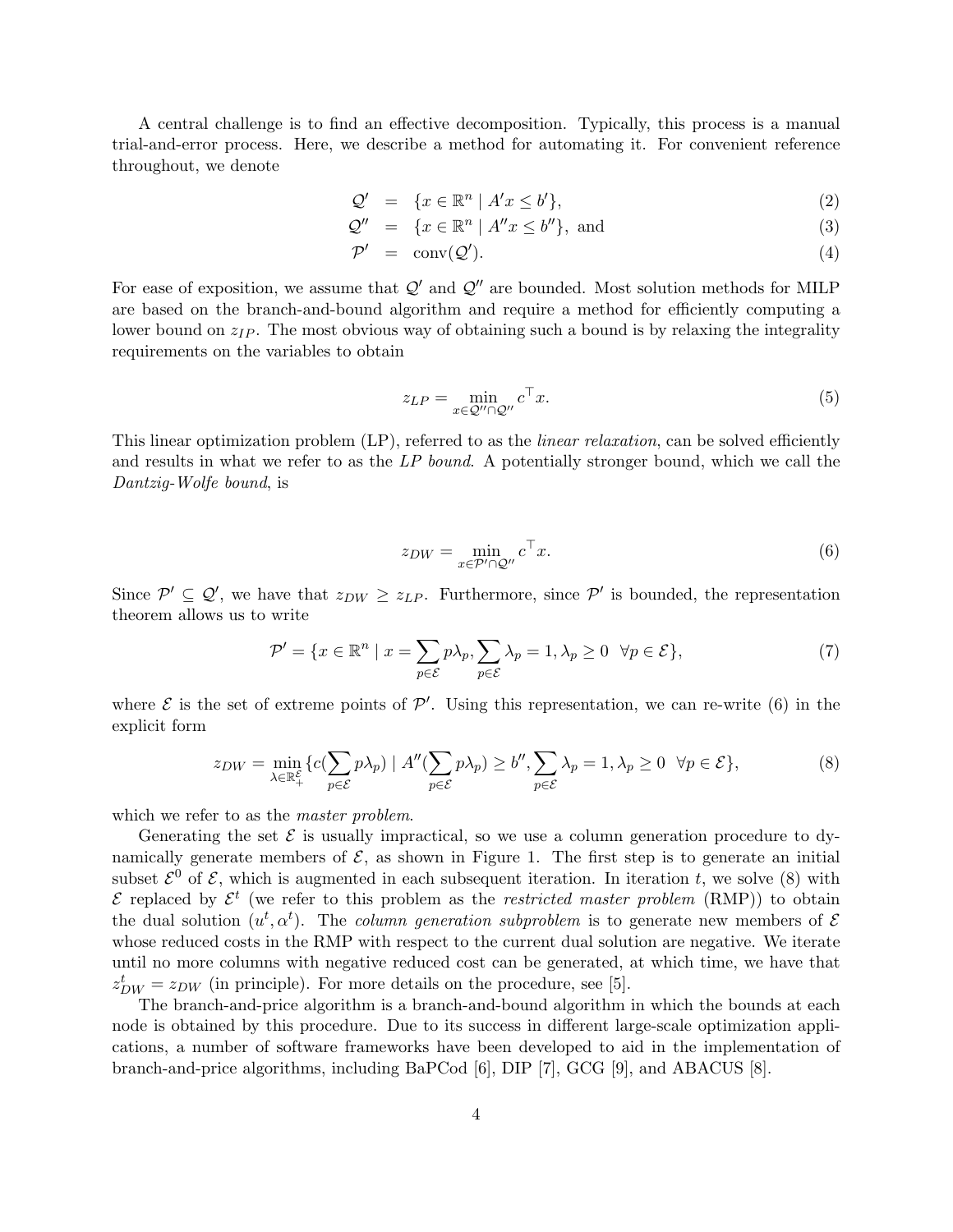#### **Dantzig-Wolfe Method**

- 1. **Initialize**: Construct an initial approximation from an initial set  $\mathcal{E}^0$ of extreme points of *P ′* .
- 2. **Master Problem:** Solve the Dantzig-Wolfe reformulation

$$
\bar{z}_{DW}^t = \min_{\lambda \in \mathbb{R}_+^{\mathcal{E}}} \{ c(\sum_{p \in \mathcal{E}} p\lambda_p) \mid A''(\sum_{p \in \mathcal{E}} p\lambda_p) \ge b'', \sum_{p \in \mathcal{E}} \lambda_p = 1, \lambda_p \ge 0 \}
$$

to obtain the optimal value  $\bar{z}_{DW}^t = \min_{P^t \cap Q''} cx \geq z_{DW}$ , an optimal primal solution  $\lambda^t$ , and an optimal dual solution  $(u^t, \alpha^t)$ .

- 3. **Subproblem:** Solve the subproblem  $\min_{x \in \mathcal{P}'} \{(c u^t A'')x \alpha^t\}$  to generate a set  $\tilde{\mathcal{E}}$  of improving members of  $\mathcal{E}$  (those with a negative objective function values).
- 4. **Update:** If  $\mathcal{E} \neq \emptyset$ , set  $\mathcal{E}^{t+1} \leftarrow \mathcal{E}^t \cup \tilde{\mathcal{E}}$  to form the new approximation

$$
\mathcal{P}^{t+1} = \{ \sum_{p \in \mathcal{E}^{t+1}} p\lambda_p \mid \sum_{p \in \mathcal{E}^{t+1}} \lambda_p = 1, \lambda_p \ge 0 \}
$$

and set  $t \leftarrow t+1$ . Go to Step 2.

5. If  $\tilde{\mathcal{E}} = \emptyset$ , output the bound  $z_{DW} = \bar{z}_{DW}^t = \underline{z}_{DW}^t$ .

Figure 1: Outline of the Dantzig-Wolfe method

In contrast to the well-known branch-and-cut method, it has proven difficult in general to develop a "generic" version of branch and price, requiring no input from the user beyond the model itself. This is because most frameworks leave both the method for finding the decomposition and the method for solving the column generation subproblems unspecified. A generic variant of the procedure in Figure 1 can be obtained, however, by (1) using automatic methods of identifying block structure in the matrix to produce candidates for the decomposition, (2) solving the column generation subproblem using a generic MILP solver, and (3) using a generic method of branching on variables in the original problem formulation. When employed within a branch-and-bound algorithm, we obtain a variant of the branch-and-price algorithm we refer to as *generic branch-andprice*.

The main idea of automatic decomposition is to identify a permutation of the rows and columns of *A* that exhibits so-called block-diagonal structure in the matrix *A*, as illustrated in Figure 2. Here, the matrix *A′* is comprised of *k* disjoint blocks of nonzero elements. When *A′* has this structure, the column generation subproblem decomposes naturally into *k* independent (and much smaller) MILPs. This is the property we wish to exploit and the motivation for identifying this structure.

The nonzeros of *A′′* can appear in any column and the corresponding constraints serve to link the *k* disjoint sets of constraints of [*A′ , b′* ]. These are generally referred to as the *coupling constraints*.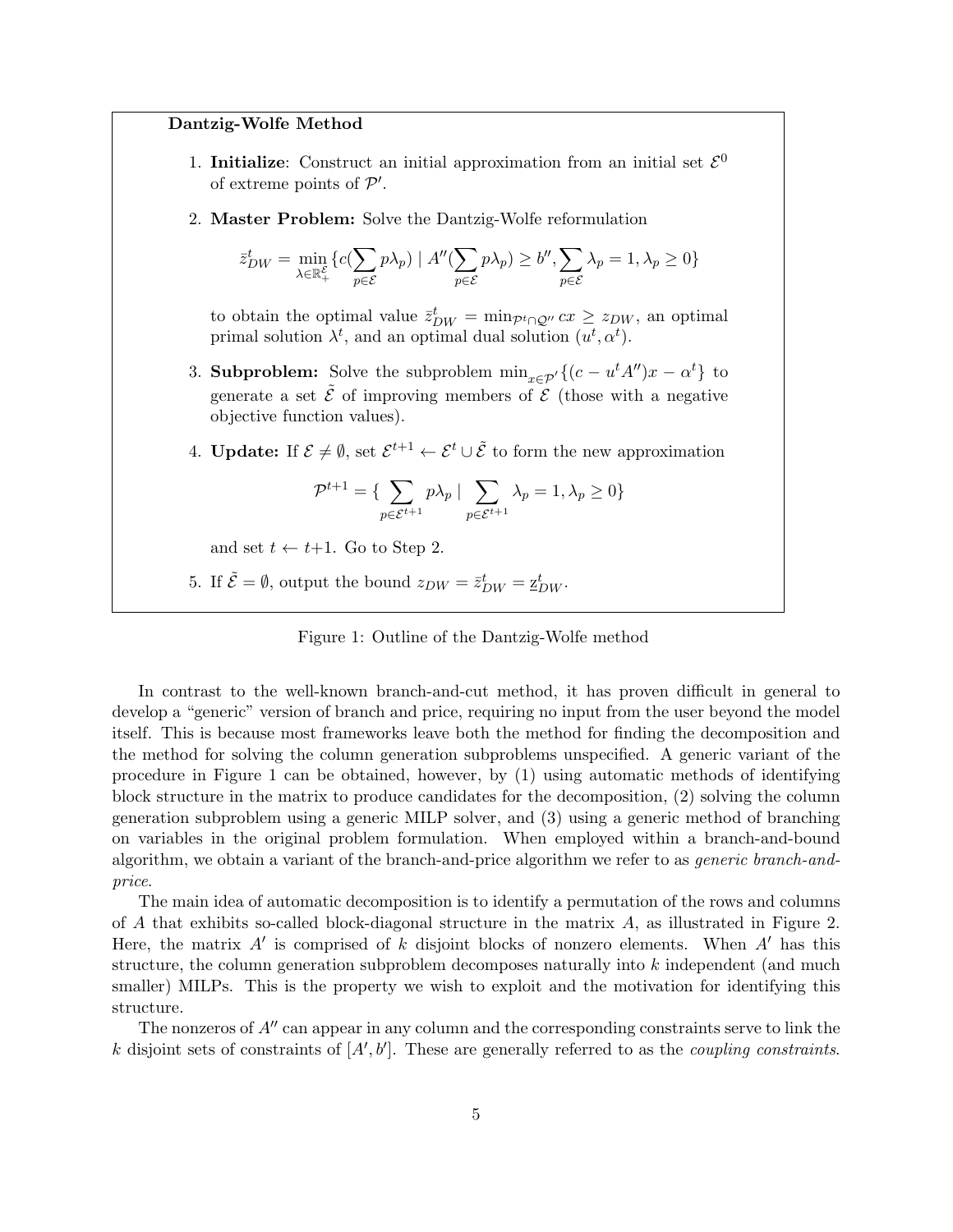$$
\begin{pmatrix} A'_1 & & & & \\ & A'_2 & & & & \\ & & \ddots & & & \\ & & & A'_{k-1} & \\ & & & & A''_k & \\ A''_1 & A''_2 & \cdots & A''_{k-1} & A''_k \end{pmatrix}
$$

Figure 2: Singly-bordered block-diagonal matrices

The structure shown in Figure 2, called a *singly-bordered* block-diagonal matrix. It is also possible to have a set of columns that are allowed to have nonzeros in any row, in which case we have a *doubly-bordered* structure. We restrict the discussion here to the singly-bordered case. For details on the doubly-bordered case in this setting, see [3].

# **3 Hypergraph-based Partitioning Methods**

A number of methods to identify the block structure of matrices have been proposed. Martin et al. developed an integer optimization model for identifying the block structure of a matrix [10]. The objective in their model was to minimize the number of coupling rows, but they included constraints to ensure that the decomposed matrix should tend to be "balanced" by placing an upper bound on the number of rows in each block. This problem was shown to be NP-hard and even with the development of a specialized branch-and-cut algorithm, solving it as a preprocessing step within an algorithm for generic MILP proved not to be practical.

Graph and hypergraph partitioning provide a more computationally practical heuristic approach to automatic decomposition. Ferris and Horn describe heuristics for detecting matrix structure using traditional graph partitioning in order to solve linear optimization problems in parallel [11]. Since there are drawbacks to graph partitioning methods (see [13] for details), we focus here instead on hypergraph partitioning to detect the underlying block structure. A hypergraph is a generalization of a traditional graph, in which each edge (called a *hyperedge* or a *net* in hypergraph terms) consists of a subset of nodes of arbitrary cardinality (in contrast to a traditional graph in which edges are subsets of cardinality two). A hypergraph is thus defined as  $\mathcal{H} = (V, E)$ , where *V* is the set of nodes (vertices) and  $E \subseteq 2^V$  is the set of nets (hyperedges).

Given a vector of weights  $w \in \mathbb{R}^E$ , the *K*-way hypergraph partitioning problem is to partition the set of nodes of a hypergraph  $H$  into at most  $K$  subsets while minimizing the weight of the resulting *cut*, which consists of the sum of the weights of all edges having a nonempty intersection with more than one member of the partition. A secondary objective, usually expressed as a constraint, is for the cardinalities of the members of the resulting partition to be approximately the same, i.e., for the partition to be *balanced*. If the nodes also have weights, we may instead want the sum of the weights of the nodes in each member of the partition to be balanced. Currently, so-called multilevel heuristics are the most successful approaches to performing both *K*-way graph and hypergraph partitioning.

To use a hypergraph partitioning algorithm to find (singly-bordered) block-diagonal structure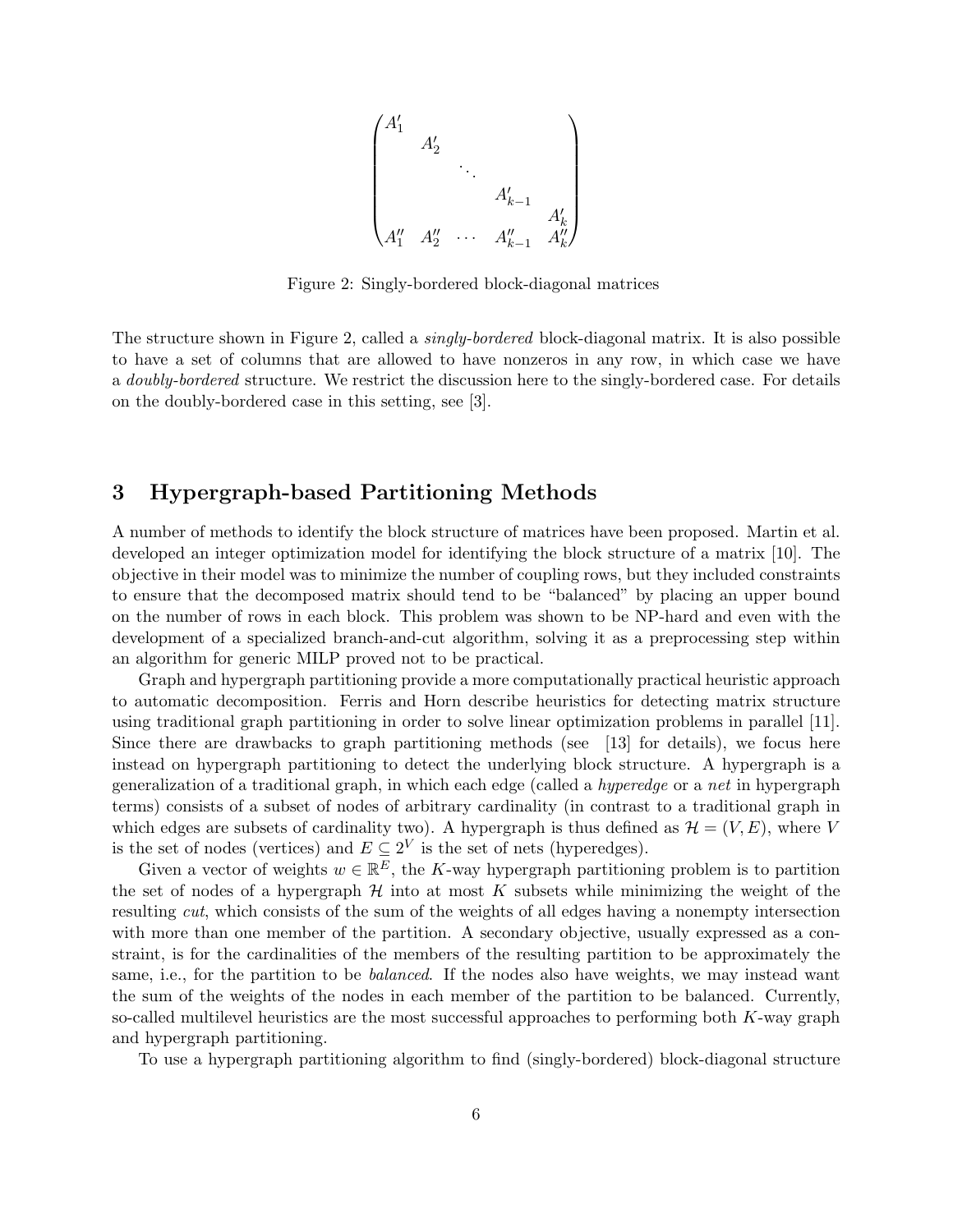in a matrix, we use a *row-net* model in which we identify each column of the matrix with a node in an associated hypergraph and identify each row of the matrix with a hyperedge consisting of the nodes associated with the columns in which the row has nonzero elements [12]. After mapping the matrix to a hypergraph in this way and finding a partition of the hypergraph, we can identify the structure of the original matrix as follows. The rows of each block consist of the set hyperedges whose elements are completely contained in one of the partitions of the node set. The coupling rows consist of all hyperedges in the cut, i.e., hyperedges having nonempty intersection with more than one element of the partition. Thus, minimizing the size of the cut is the same as minimizing the number of coupling rows (when the edges have unit weights). The balance constraint can be interpreted as ensuring that the blocks have approximately equal numbers of columns (again, assuming unit weights).

Figure 3 gives an example, showing the decomposition of the constraint matrix of a MIPLIB2003 instance *a1c1s1* in singly-bordered diagonal form. The left figure shows the original constraint matrix of *a1c1s1*, which does not expose a block structure. By a 6-way partitioning based on the row-net hypergraph model, the block structure is detected as shown in the right figure.



Figure 3: Decomposing a MIPLIB2003 instance *a1c1s1* into a singly-bordered diagonal matrix by a 6-Way hypergraph partitioning

# **4 Computational Experiments**

The computational study here serves three purposes. The first is simply to explore the promise of generic branch-and-price as a potential alternative to more traditional branch-and-cut algorithms for solving generic MILP. The second is to provide some insight into how to compare and tune the available hypergraph partitioning procedures in order to produce decompositions of high quality. The third and perhaps the most challenging goal is to provide insight into how we can effectively measure the quality of a decomposition to begin with. Without effective quality measures, the first two goals are not achievable. We want to emphasize that the results reported here are preliminary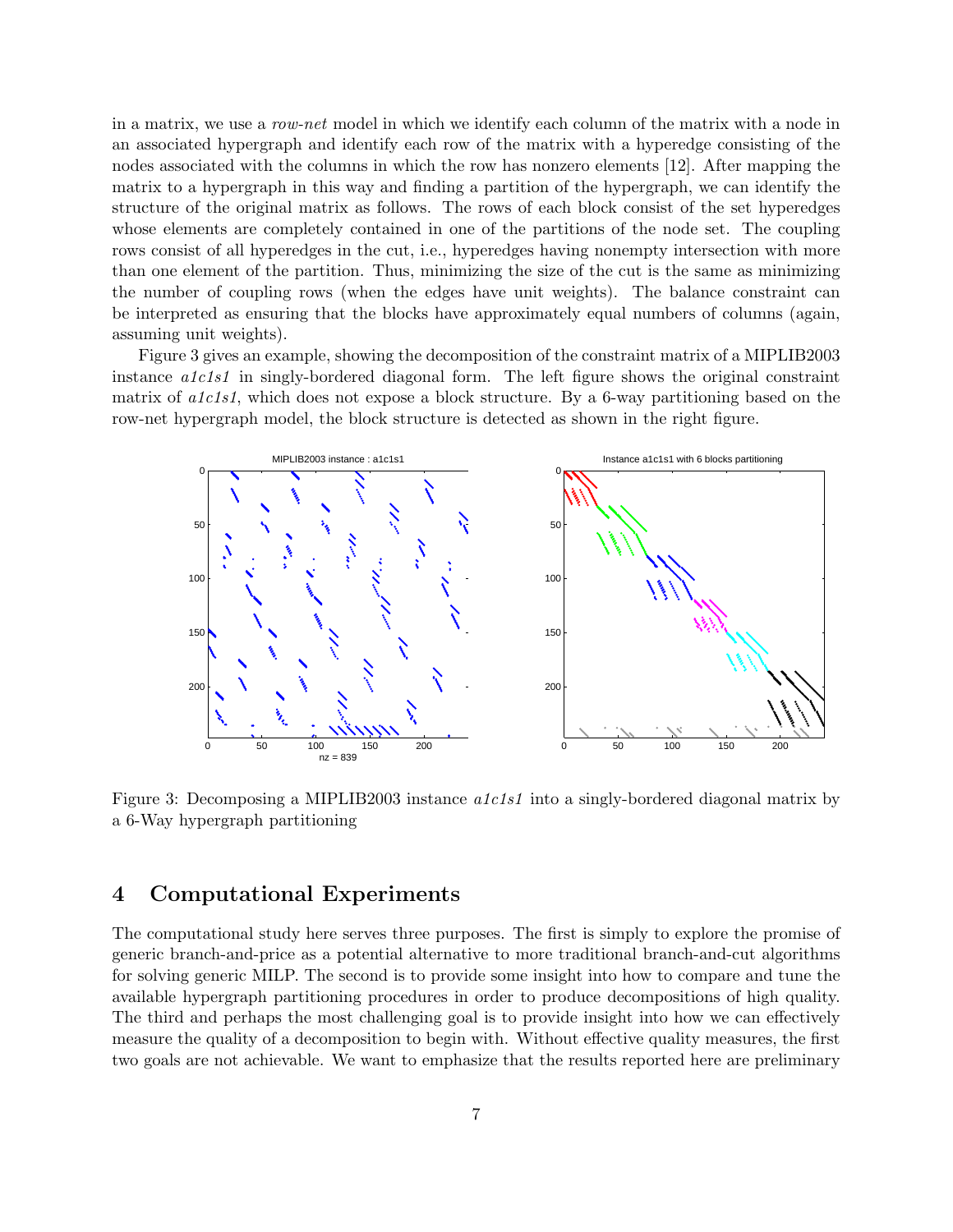in nature and should be considered the first steps in what we hope will be a long line of future studies. While we do think that our results indicate promise, there is much work to be done and the tests are necessarily limited in scope. The small set of MILPs on which the experiment here should not be considered "representative." Our overarching goal is to motivate further study and establish a general framework and direction for that study.

The experiments here were performed on compute nodes with dual eight core 0.8GHz AMD Opteron(tm) processors having 32G memory and 512KB cache per core. We used the hMETIS and PaToH hypergraph partitioning tools [16, 17] to detect the block structure and the DIP (Decomposition in Integer Programming) framework, an open-source software that is part of the COIN-OR repository, to implement the resulting generic branch-and price algorithm [7]. We used the opensource linear optimization problem solver CLP [14] to solve the restricted master problem and CBC [15] to solve the subproblem. The test instances were selected from MIPLIB2003 and MI-PLIB2010 from among instances of medium size. The computational time limit was 2 hours in all cases. When exceeding the cutoff, the lower bound reported is the best one attained until that time.

Although we are ultimately concerned with overall solution times, we focus in this study on the optimality gap in the root node, which is an often-used measure of goodness for methodologies based on branch and bound. This measure is imperfect at predicting impact on solution time, but it is nevertheless a good starting point for comparing solution methodologies. For the purposes of comparing branch and price with branch-and-cut, we compare DIP with CBC in terms of bound quality at the root node. To calculate the optimality gap, the optimal solution is used as as baseline (as opposed to the solution produced in the root node). The optimality gap closed is the improvement of either the Dantzig-Wolfe bound or the bound calculated by CBC in the root node over the LP bound.

### **4.1 Comparing PaToH and hMETIS**

PaToH and hMETIS are both well-known hypergraph partitioners and can be used effectively to discover block structure. Here, we compare these two partitioners with respect to our current purpose. To compare the two methods under typical use, Catalyürek, the developer of PaToH, used 134 hypergraphs arising from different areas such as sparse matrix-vector multiplication, linear optimization, and very large-scale integrated circuit design problems as benchmarks to compare these two partitioners [19]. The results show that PaToH is significantly faster than hMETIS with default settings and the difference in execution time increases as problem size increases. However, the partition quality both in terms of imbalance and weight of the cut favors hMETIS, which shows the expected trade-off between quality and speed.

In the context of exploiting block-diagonal structure in MILPs, the trade-off between quality and speed is quite different. First, the quality measure is no longer the cut size but rather the Dantzig-Wolfe bound and ultimately the overall computational time to solve the optimization problem. Second, due to the smaller size of the hypergraphs arising in optimization problems as compared to those arising in other domains, as well as the fact that the execution time for exploiting the block structure is small relative to the total time required for solving an MILP, the speed of matrix block partitioning is not of primary concern here. Thus, the comparison between these two hypergraph partitioner is based on the root node bound.

Some results of the comparisons are shown in Table 1. Although the maximum number of blocks is an input that can be varied in general (see Section 4.3 for a discussion of this), we fixed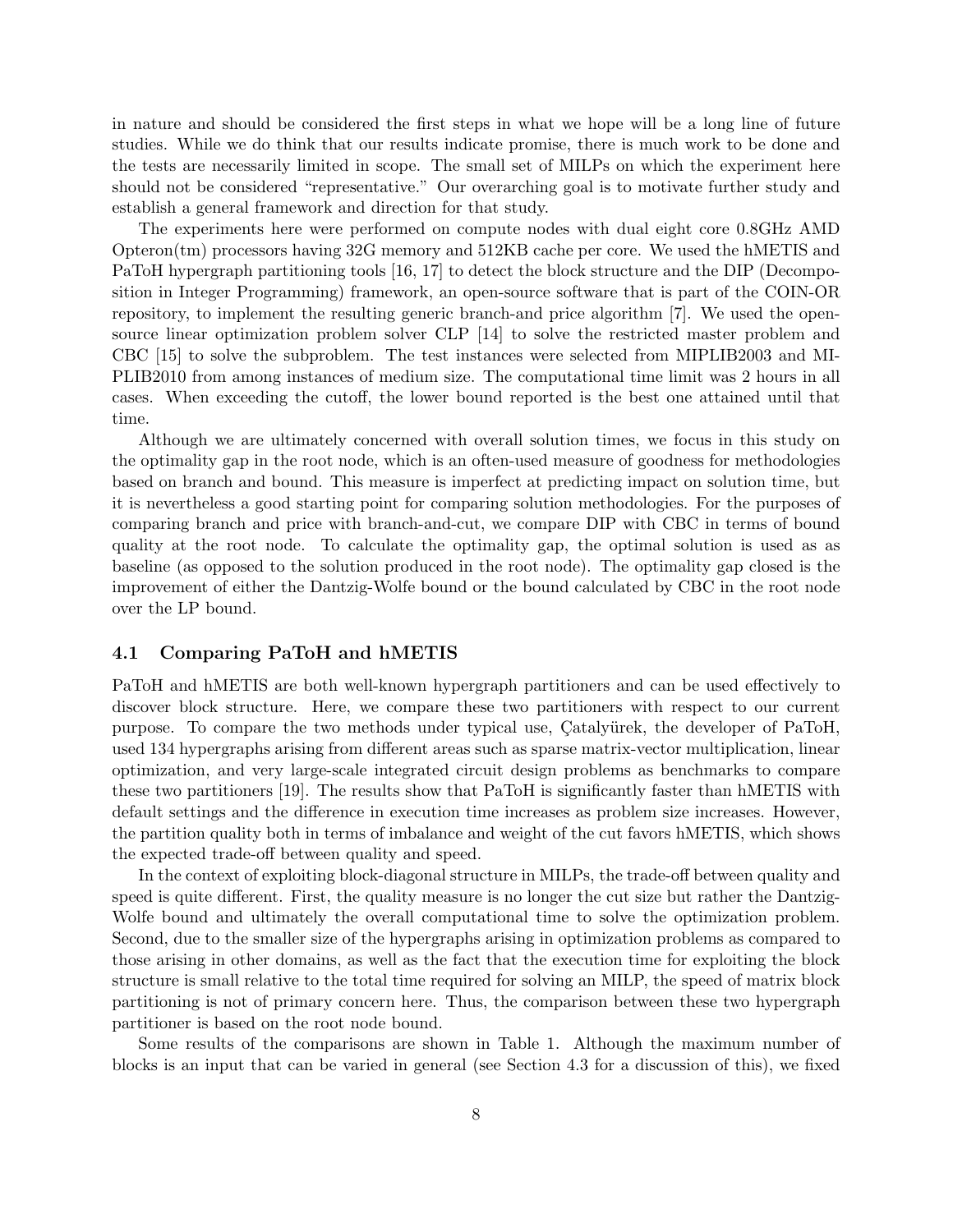|                      |      |      |            |              | hMETIS      | <b>Block</b> | PaToH      | <b>Block</b>   |
|----------------------|------|------|------------|--------------|-------------|--------------|------------|----------------|
| instance             | cols | rows | opt        | LP           | DW bound    | Num          | DW bound   | Num            |
| noswot               | 128  | 182  | $-41$      | $-43$        | $-42.2$     | 3            | -41        | 1              |
| $10$ teams           | 2025 | 230  | 924        | 917          | 924         | 3            | 924        | 3              |
| pp08a                | 240  | 136  | 7350       | 2748         | 7168        | 3            | 6985       | 2              |
| timtab1              | 397  | 171  | 764772     | 286940       | 523871      | 3            | 365619     | 3              |
| vpm2                 | 378  | 234  | 13.7       | 9.889        | 12.734      | 3            | 11.9       | 3              |
| k16x240              | 480  | 256  | 10674      | 2769.838     | 3268.9      | 3            | 5849       | $\overline{2}$ |
| fiber                | 1298 | 2944 | 405935.18  | 156082.5     | 156082.5    | 3            | 405935.18  | $\overline{2}$ |
| pg                   | 2700 | 125  | -8674.3426 | $-11824.657$ | -9667.97651 | 3            | $-8692.8$  | $\overline{2}$ |
| set1ch               | 712  | 492  | 54537.75   | 32007.7299   | 54517.67649 | 3            | 54335.112  | $\overline{2}$ |
| p80x400b             | 800  | 480  | 39667      | 6418.8       | 37650.21    | 3            | 37517.48   | 3              |
| $\operatorname{f\!}$ | 878  | 478  | 3983       | 1200         | 3230.911    | 3            | 3229.58    | 3              |
| vpm2                 | 378  | 234  | 13.75      | 9.889        | 12.07       | 3            | 12.98      | $\overline{2}$ |
| ran14x18             | 504  | 284  | 3712       | 3016.944     | 3160.98     | 3            | 3167.524   | $\overline{2}$ |
| ran16x16             | 512  | 288  | 3823       | 3116.429     | 3324.06     | 3            | 3369.73757 | $\overline{2}$ |
| $a$ flow $30a$       | 792  | 552  | 80598.43   | 29624.69     | 74585.46    | 3            | 77843.97   | $\overline{2}$ |

Table 1: Comparison of hMETIS and PaToH

the maximum number of desired blocks at three for the purposes of comparison. The actual number of blocks output could be less, though this would indicate an inability of the solver to construct a "well-balanced" partition, since fewer blocks are produced when one element of the partition is empty (indicating a solution that is not balanced).

Below are a few insights obtained from the computational experiments

- hMETIS produces more balanced solutions in general and the number of blocks produced is typically equal to the given maximum.
- There are cases for which PaToH produces fewer than the given maximum number of blocks, in which cases the bound from PaToH is often better, since fewer blocks means fewer, larger subproblems that yield stronger bounds in general (but are also more difficult to solve). In our experiments, quite a few instances were partitioned into 2 blocks while our desired number of blocks was 3 for PaToH.
- Generally, when the number blocks produced is the same, hMETIS performs better than PaToH in terms of bound improvement at the root node.
- When using PaToH, one might set the maximum number of blocks higher than what is desired in order to avoid the situation described above. Also, it is suggested to have dummy isolated nodes in the hypergraph representation of matrix for the same reason.

Based on these observations, we used hMETIS for the experiments in the remainder of the paper.

#### **4.2 Time for block structure detection**

One of the most important considerations for any block structure detection method is the time required to do the partitioning. The computational time to perform the hypergraph partitioning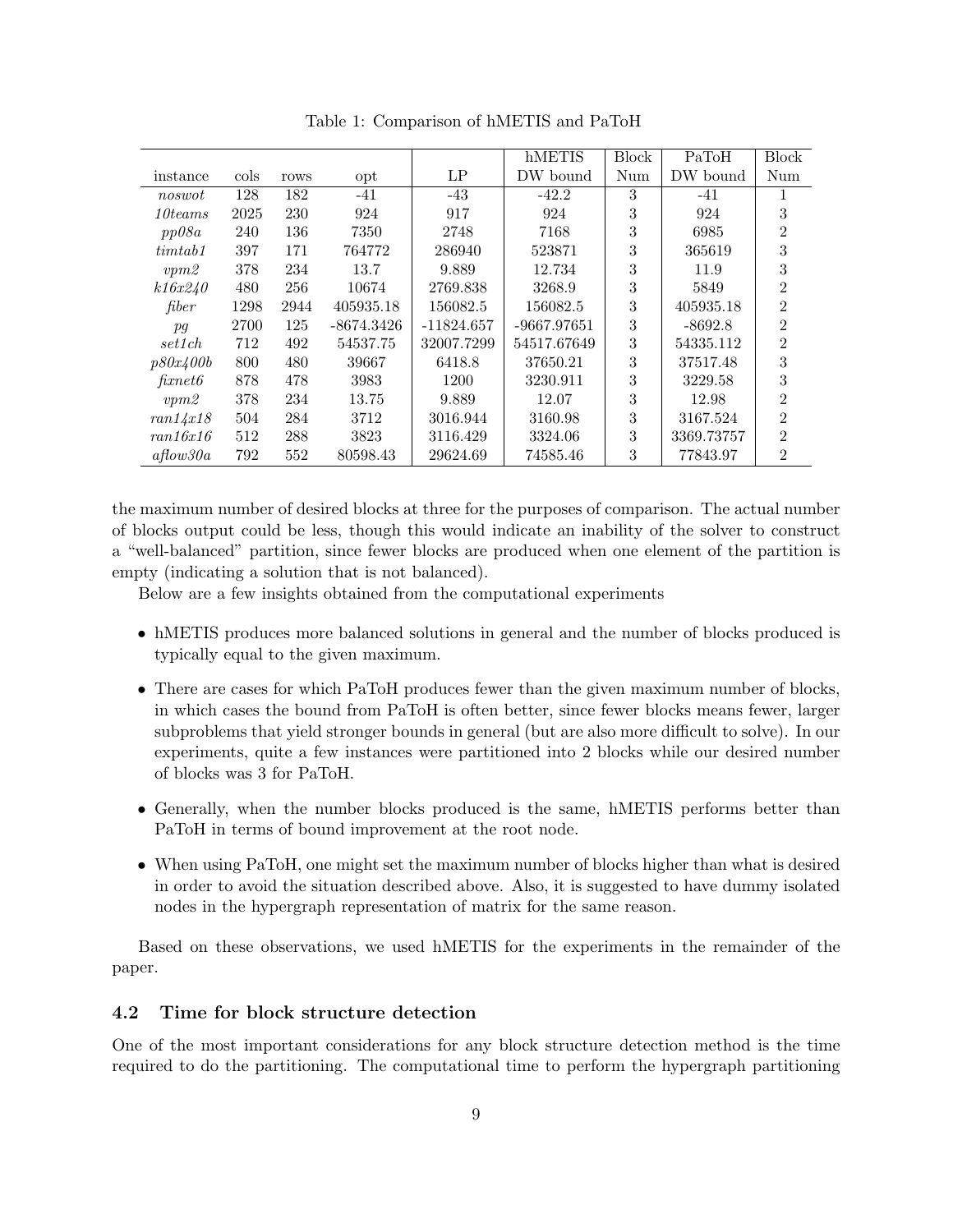for instances in Table 3 is generally less than one second. Given the expected solution time for these instances, we regard this as negligible. Even for instance with up to tens of thousands variables, the partitioning procedure takes at most a few seconds.

#### **4.3 Parameter tuning**

Both hMETIS and PaToH use multilevel heuristic methods consisting of three phases: a coarsening phase, an initial partitioning phase, and an uncoarsening phase [18]. Before executing the partitioning procedure, there are two primary parameters that need to be set, both of which may affect the resulting bound improvement and overall decomposition quality. One is the maximum number of elements in the partition (number of blocks in the resulting partitioned matrix) and the other is the weights of the nodes and hyperedges. The experiments below illustrate the impacts of variation of these parameters on the decomposition.

**Number of blocks.** To illustrate what happens when the number of blocks is varied, the four subfigures in Figure 4 provide a visualization of block structure with different numbers of blocks for a single instance. It is difficult to tell from these figures which of these decompositions would be the most effective in our present setting and we have found this to be true in general. Preliminary experiments failed to find a strong correlation between the number of blocks and the bound achieved, though clearly the number of blocks must have some impact, since we know that in the extreme cases of a single block, we obtain the strongest possible bound, whereas many extremely small blocks will clearly yield a weak bound. Figure 5 shows the relationship between the optimality gap closed and the number of blocks on several instances from MIPLIB. For instance *go*19, the optimality gap closed decreases as the number of blocks increases, as perhaps would be expected. Not too surprisingly, there are no cases in which the bound increases reliably as the number of blocks increases. Interestingly, however, there are cases, such as the instance *swath*, for which the optimality gap increases and then decreases as the number of blocks increases.

To further illustrate this phenomenon, we take computational time into consideration on some selected instances. Figure 6 shows the relationship between the Dantzig-Wolfe bound, the number of blocks, and the computational time required to obtain the bound. Generally, it can be observed that as the number of blocks increases, the time required decreases, since the individual blocks are getting smaller and the subproblems are easier to solve. For the instance *pg*, the "optimal" block number can be seen to be eight, since the both Dantzig-Wolfe bound and computational time benefit from the higher number of blocks. For instance *machrophage*, however, there is a trade-off between the bound improvement and the overall computation time, since the bound gets worse and the computational time decreases as we increase the number of blocks. The "optimal" block number is four if we consider these two factors.

The question remains how to choose the number of block a priori. The question of how to do this dynamically is very difficult and we do not attempt to investigate it further in this paper. We point out, however, that one obvious strategy is to construct different partitions on each thread of a multi-core computer in parallel and compare their quality based on the measures introduced below. At this time, it appears difficult to select the number of blocks in an intelligent fashion based on other factors.

**Weight of nodes and hyperedges.** Another important parameter in hypergraph partitioning is the weights chosen for the nodes and hyperedges, which control the balance and other properties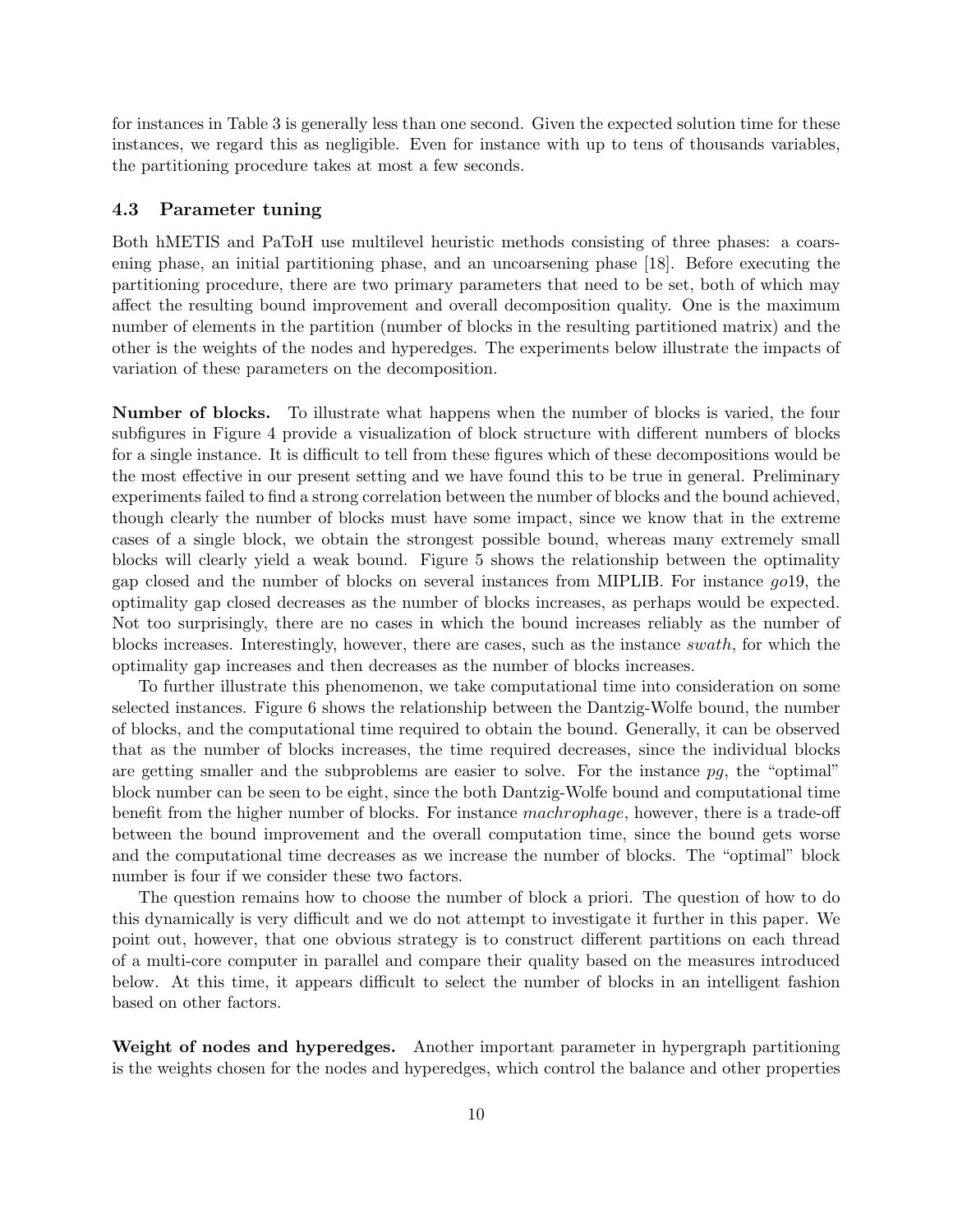

Figure 4: The detected structure with 2, 4, 6, and 8 blocks

of the decomposition. In hypergraph partitioning, keeping balance means to keep the sum of the weights of the nodes in each partition approximately equal. In general, our expectation is that decompositions in which the integer variables play a strong role in the individual blocks (i.e., the constraints of the blocks involve as many of the integer variables as possible) will yield strong bounds, since if none of the blocks have integer elements (the nonzero variable which is constrained to be integer in the original optimization problem), the Dantzig-Wolfe bound is known to be equal to the LP bound.

One strategy, therefore, is to assign a higher weight to nodes corresponding to integer variables and to hyperedges that include a high number of such nodes. Table 2 below compares the Dantzig-Wolfe bound obtained with unit weighted (left column) and non-unit weighted (right column) nodes and hyperedges. For non-unit weighted cases, we assigned a weight of two to integer variables and a weight of one to continuous variables. Weights of hyperedges were assigned to be the total number of nonzero elements in their corresponding rows. We observe that out of 25 instances, 6 instances show a decrease with weighting and the rest show a bound at least a high as in the unit weight case. Eleven instances show a strict bound increase. It thus appears that adjusting the weight of nodes and hyperedges intentionally should help in most cases and this agrees with our intuition.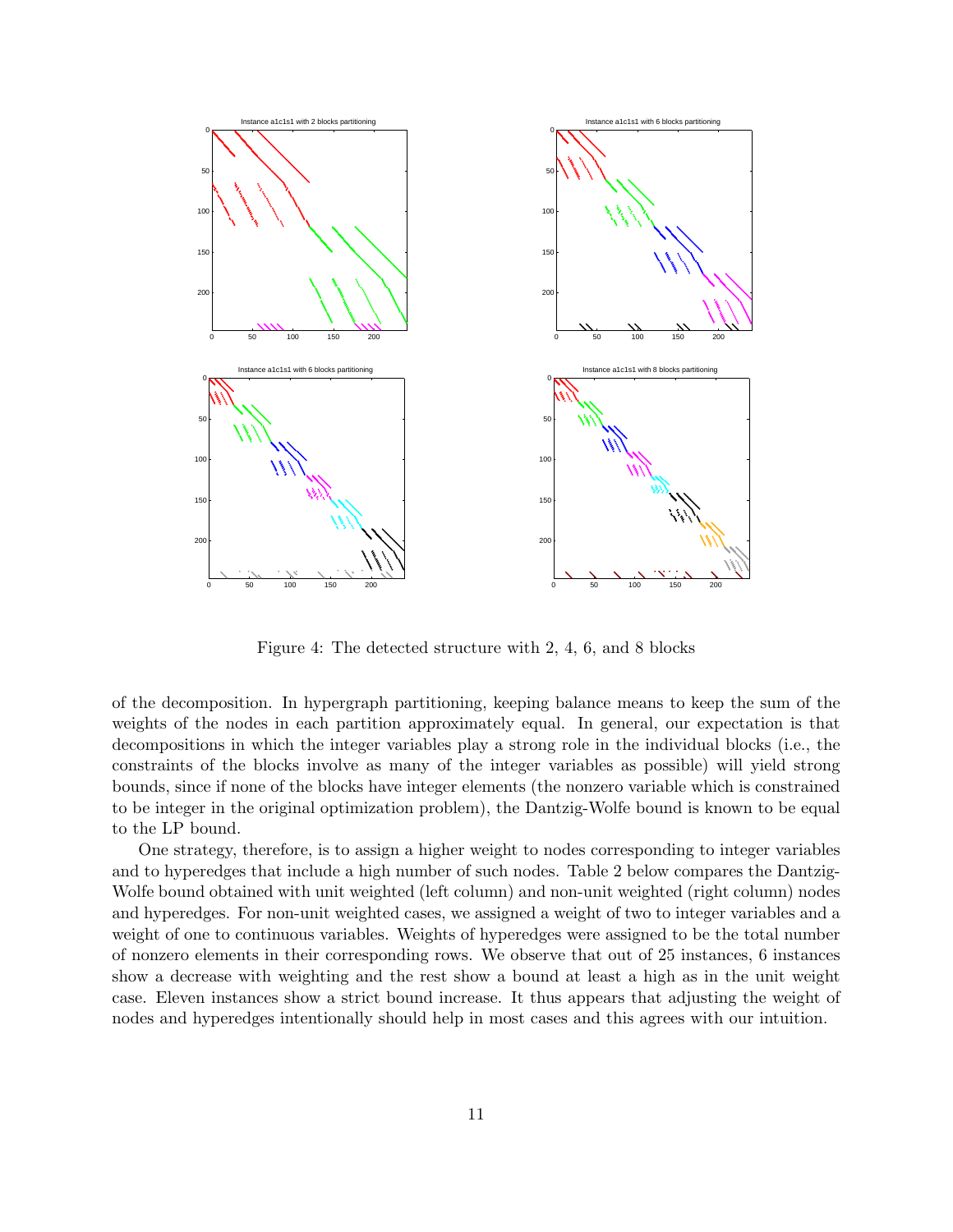| instance                                 | unit weighting | non-unit weighting |
|------------------------------------------|----------------|--------------------|
| 10 teams                                 | 924            | 924                |
| fiber                                    | 393232         | 396716.3           |
| p2756                                    | 3119           | 3119               |
| noswot                                   | $-43$          | $-43$              |
| pp08a                                    | 7139           | 7104.3             |
| pp08aCUTS                                | 7104.3         | 7144.8             |
| mkc                                      | $-565$         | $-564.7$           |
| modglob                                  | 20670945.9     | 20671798.8         |
| gesa2                                    | 25779856.3     | 25782225.3         |
| bienst <sub>2</sub>                      | 37.5           | 31.5               |
| enlight13                                | 13             | 12                 |
| rout                                     | 1031.82278     | 1070.2             |
| set1ch                                   | 54517.86       | 54517.86           |
| pg                                       | $-8696.89$     | $-8703.8$          |
| qiu                                      | $-931.63$      | $-931.63$          |
| $pg5_{-}34$                              | $-14443.3$     | $-14406.0$         |
| $pw$ _myciel4                            | 4              | $\overline{4}$     |
| p80x400b                                 | 37385.5        | 37599.5            |
| opt1217                                  | $-20.02$       | $-20.02$           |
| ns894788                                 | 7              | 6.2                |
| $mik-250-1-100-1$                        | $-70419.5$     | $-70419.5$         |
| macrophage                               | 369            | 370                |
| $\operatorname{f \! \it{x} net } \theta$ | 3230.9         | 3229.5             |
| csched010                                | 364.3          | 368.1              |
| beasleyC3                                | 564.1          | 586.28387          |

Table 2: Comparison of unit weighted and non-unit weighted hypergraphs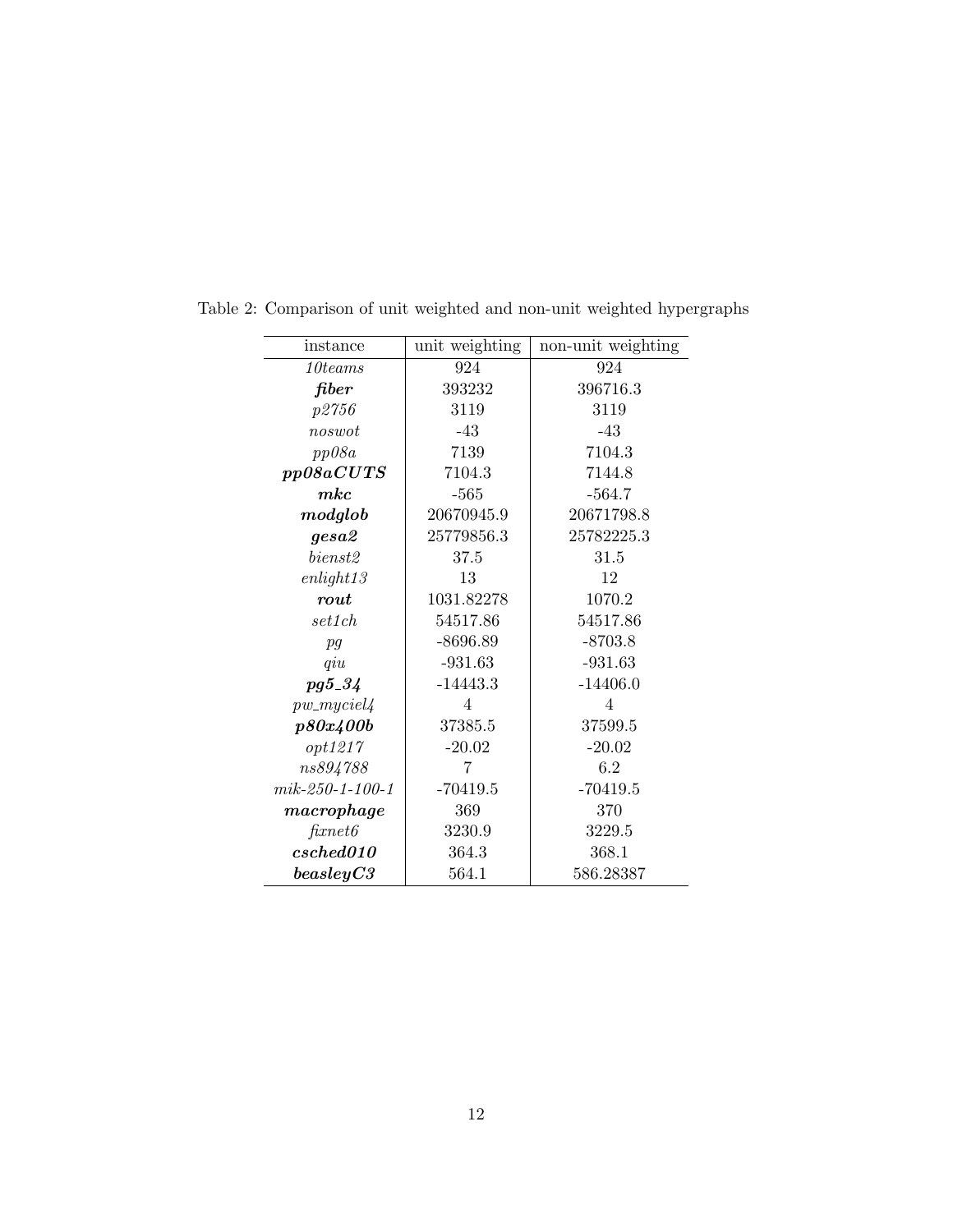

Figure 5: Relationship between number of blocks and optimality gap closed.



Figure 6: Relationship between number of blocks, Dantzig-Wolfe bound, and computation time.

#### **4.4 Root bound**

Here, we explore how the bound achieved with automatic decomposition compares to the bound that can be achieved with cutting planes in the root node, as described earlier. Note that there is an obvious potential trade-off between the computation time and the root bound achieved that can be examined by varying the number of blocks. In this paper, we did not experiment with methods of choosing the number of blocks automatically and have instead fixed the number of blocks at three, since this seems likely to yield good bounds on a large spectrum of instances and provides a good trade-off with computation time. While setting the weight of nodes and hyperedges can improve the bound for most of the instances, as mentioned above, the experiments here are based on the unit weight of node and hyperedges, which do not involve any specific tuning and still result in a strong bound in many cases.

The results of our experiments are shown in Table 3. The columns labeled *DW %*, *LP %*, and *C %* indicate the optimality gaps achieved with the Dantzig-Wolfe relaxation, the linear relaxation, and the cutting plane method, respectively, while the columns labeled *close %* are the percentage of the LP gap closed by the respective method. Overall, the results show that generic branch and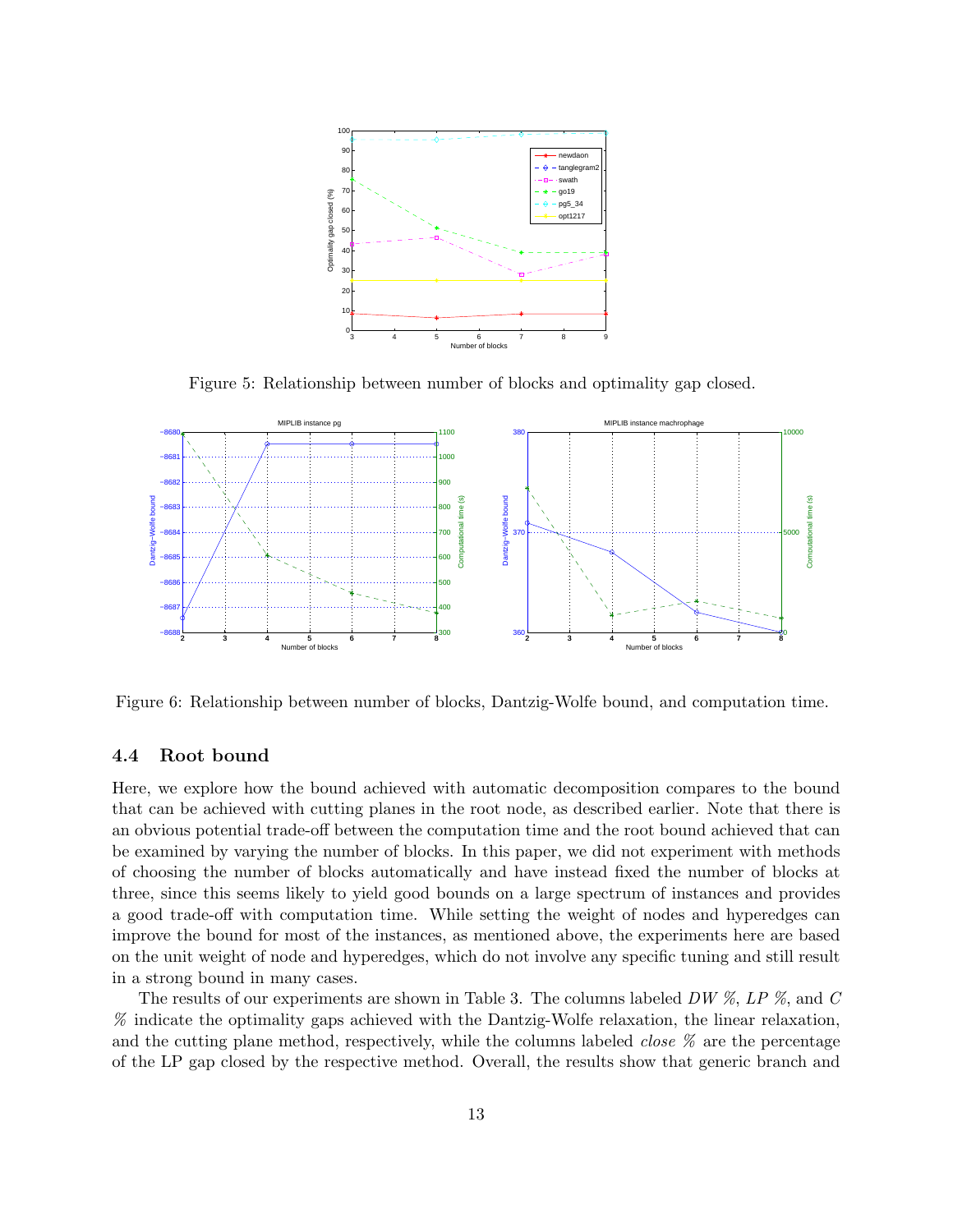price can provide strong bounds at the root node, sometimes even stronger than that obtained by the cutting plane method (results shown in bold). Of course, we must point out that the same cutting planes are used to solve the subproblems in the Dantzig-Wolfe implementation as are used in CBC's branch and cut. Nevertheless, the comparison provides an interesting starting point for further investigation. Note that the results shown in this table were obtained using hMETIS.

| instance                           | cols | rows | $\mathbf k$    | $LP\%$ | DW $\%$        | close $\%$     | $C\%$          | close $\%$     |
|------------------------------------|------|------|----------------|--------|----------------|----------------|----------------|----------------|
| $10$ teams                         | 2025 | 230  | $\overline{2}$ | 0.76   | $\overline{0}$ | 100            | $\Omega$       | 100            |
| fiber                              | 1298 | 363  | 3              | 61.5   | 3.1            | 95             | 2.4            | 96             |
| p2756                              | 2756 | 755  | $\overline{2}$ | 13.9   | 0.1            | 99             | 0.2            | 98             |
| $\boldsymbol{n}os\boldsymbol{w}ot$ | 128  | 182  | 3              | 4.88   | 2.9            | 40             | 4.88           | $\overline{0}$ |
| pp08a                              | 240  | 136  | 3              | 62.6   | 2.87           | 95.4           | 5.8            | 90.7           |
| pp08aCUTS                          | 240  | 246  | 3              | 25.43  | 3.3            | 87             | 7.4            | 70             |
| mkc                                | 5325 | 3411 | 3              | 8.5    | 0.2            | 97.6           | 3.2            | 62.3           |
| modglob                            | 422  | 291  | 3              | 1.5    | 0.3            | 79.9           | $\rm 0.2$      | 86.6           |
| gesa2                              | 1224 | 1248 | 3              | 1.1    | $10e-8$        | 100            | 0.02           | 98.2           |
| bienst2                            | 505  | 576  | 3              | 78.5   | 31.3           | 60.3           | 26             | 66.8           |
| enlight13                          | 383  | 169  | 3              | 100    | 81.6           | 18.4           | 92.4           | 7.59           |
| $_{\it{rout}}$                     | 556  | 291  | 3              | 8.88   | 4.24           | 52.25          | 8.4            | 5.4            |
| set1ch                             | 712  | 492  | 3              | 41.3   | 0.036          | 99.9           | 1.8            | 95.6           |
| pg                                 | 2700 | 125  | 3              | 36.3   | 0.26           | 99.28          | 0.07           | 99.8           |
| qiu                                | 840  | 1192 | $\overline{2}$ | 601    | 601            | $\overline{0}$ | 542.7          | 9.7            |
| pg5_34                             | 2600 | 225  | 3              | 16     | 0.7            | 95.6           | 0.19           | 98.8           |
| $pw\_myciel4$                      | 1059 | 8164 | 3              | 100    | 60             | 40             | 60             | 40             |
| p80x400b                           | 800  | 480  | 3              | 83.8   | 5.75           | 93.1           | 20.8           | 75.1           |
| opt1217                            | 769  | 64   | 3              | 25.1   | 25.1           | $\overline{0}$ | 10.6           | 57.7           |
| ns894788                           | 3463 | 2279 | 3              | 10     | $\overline{0}$ | 100            | $\overline{0}$ | 100            |
| $mik-250-1-100-1$                  | 251  | 151  | 3              | 19.6   | $5.5\,$        | 72.3           | 3.6            | 82             |
| macropage                          | 2260 | 3164 | 3              | 100    | 1.3            | 98.7           | 18.9           | 81             |
| $\operatorname{firnet6}$           | 878  | 478  | 3              | 69.8   | 18.8           | 73             | 7.7            | 88.9           |
| csched010                          | 1758 | 351  | $\overline{2}$ | 18.5   | 10.7           | 42.1           | 14.1           | 23.7           |
| beasleyC3                          | 2500 | 1750 | 3              | 94.6   | 25.1           | 73.4           | 19.8           | 79             |

Table 3: Results of experiments

#### **4.5 Quality measures for decomposition**

The core obstacle in automating all aspects of the branch-and-price algorithm is to understand when the branch-and-price algorithm will work well for generic MILP problems. In the context of automatic block structure detection, we need to measure the quality of the decomposition. As is traditional in machine learning, we refer to numeric quantities that may indicate the quality of a decomposition as *features* and propose some here. Finally, we combine these measures into a single quality metric. Here are the five features we considered.

• Fraction of nonzero elements in the coupling rows  $(\alpha)$  (ratio of the number of nonzero elements in the coupling rows and the total number of elements in the coupling rows).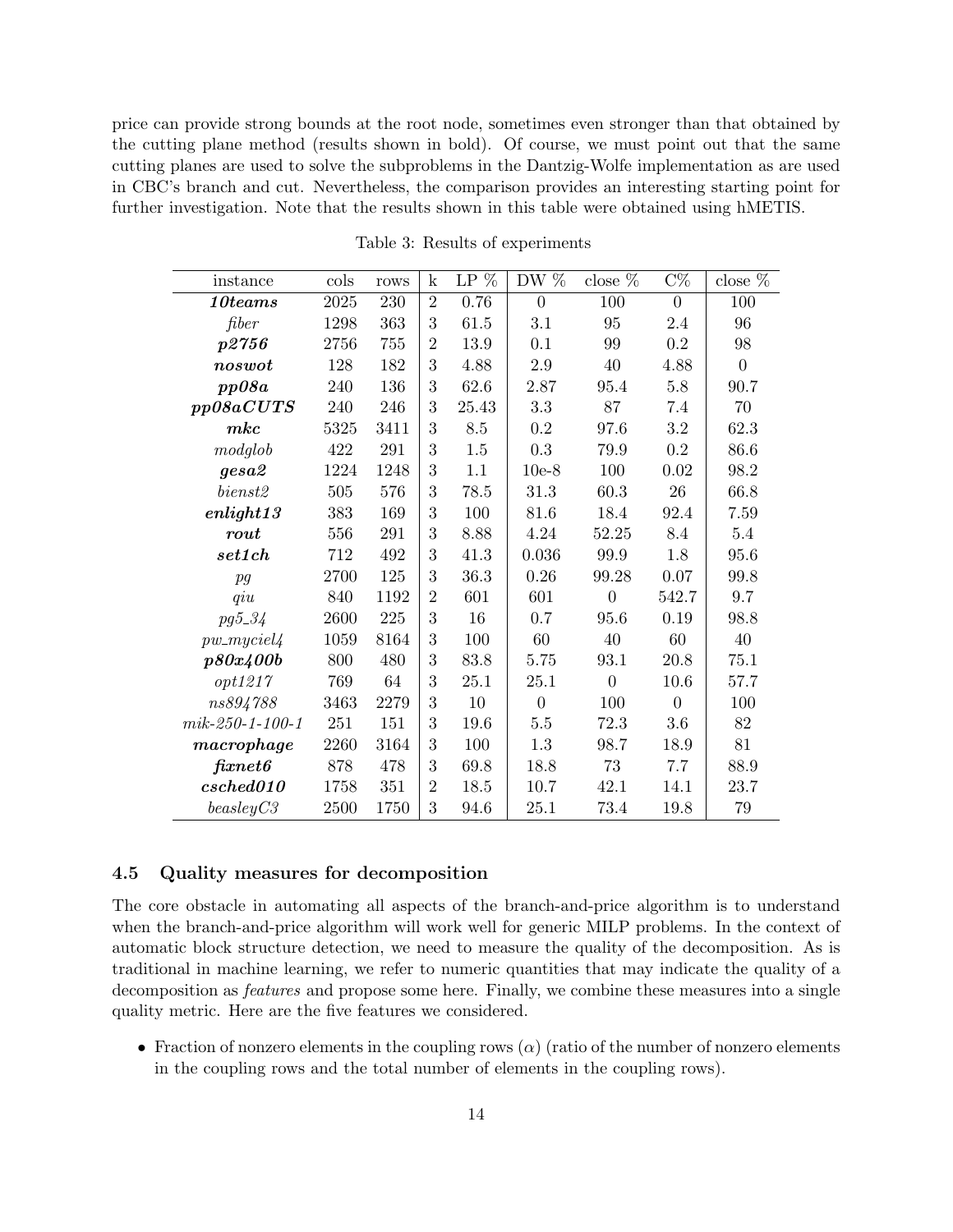- *•* Fraction of elements in the coupling rows that are integer (*β*) (ratio of the number of integer elements in the coupling rows and the total number of nonzero elements in the coupling rows).
- Fraction of integer elements in the coupling rows  $(\gamma)$  (ratio of the number of integer elements in the coupling rows and the total number of integer elements in the matrix).
- *•* The mean fraction of integer elements in the blocks (*η*) (the average mean value of the ratio of the number of integer elements in a given block and the the number of nonzero elements in that block, across all blocks).
- *•* The sample standard deviation of the measure *η* (*θ*).

Our initial conjecture is that lower values of  $\alpha$ ,  $\beta$ ,  $\gamma$ , and  $1 - \eta$  will lead to higher quality decompositions (as indicated by root bound), since it seems natural we would want more rows and nonzeros (both overall and in the columns corresponding to integer variables in particular) in the blocks. Motivated by the success of practical application in which branch-and-price algorithms were used, we also conjectured that achieving balance in the number of rows and the number of integer elements in each block should yield good results. Here, we use *θ* as a measure of the balance among the blocks.

Figure 7 shows the relationship between the five potential measures and the DW optimality gap closed. Two out of the five measures  $(\alpha, \gamma)$  appear to have a correlation with optimality gap closed and DW bound improvement, although there are outliers and the relationship is not very strong. Features  $\beta$  and  $\eta$  also appear to show a relationship, but it is not consistent enough for a wide range of instances. The standard deviation feature  $\theta$  also does not clearly show potential.



Figure 7: The relationship between potential features and optimality gap closed

Based on the relationship between  $\alpha$ ,  $\gamma$  and bound improvement, we propose a prediction measure to estimate the quality of detected structure at the root node. It is a function of  $\alpha$  and  $\gamma$ ,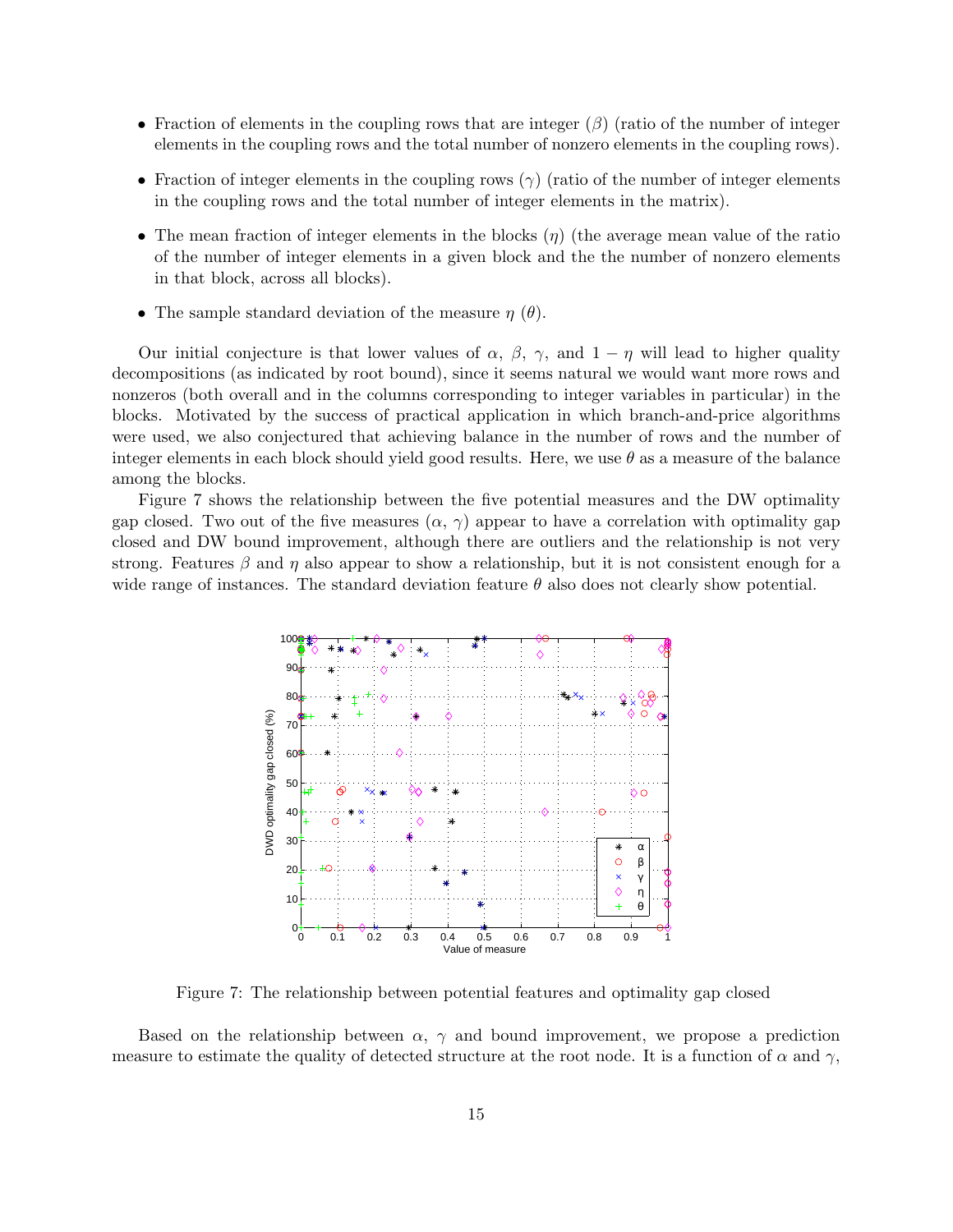expressed as

$$
\Pi = 1 - \min(\alpha, \gamma)),
$$

For this test set, the measure Π, which has a value between 0 and 1, appears to have a positive correlation with optimality gap closed. Tests on 20 new instances from MIPLIB shown in the Figure 8 show the positive linear relationship. The Figure 8 also shows a possible linear relationship between the metric and the optimality gap that can be closed. While these results are promising, we repeat our earlier caveat that much work remains to be done and these conclusions should be considered preliminary.



Figure 8: The relationship between optimality gap closed and proposed metric

## **5 Conclusions**

In this paper, we discussed the use of the row-net hypergraph model to detect block-diagonal structure of generic MILP problems automatically. With respect to bound at the root node, automatic decomposition shows promise, but for these methods to be truly practical, computation time must be taken into account. The final goal is not to replace cutting plane methods, but rather to supplement them. By honing our ability to determine in a preprocessing step when decomposition might be effective, we hope to develop solvers capable of switching between cutting plane and column generation methods as appropriate. Of course, there has also been substantial work on methods of generating cutting planes *within* a branch-and-price framework. Much work remains to be done in investigating these so-called *branch-and-cut-and-price* methods.

Moving forward, there are many obvious future research directions to pursue and we mention a few here.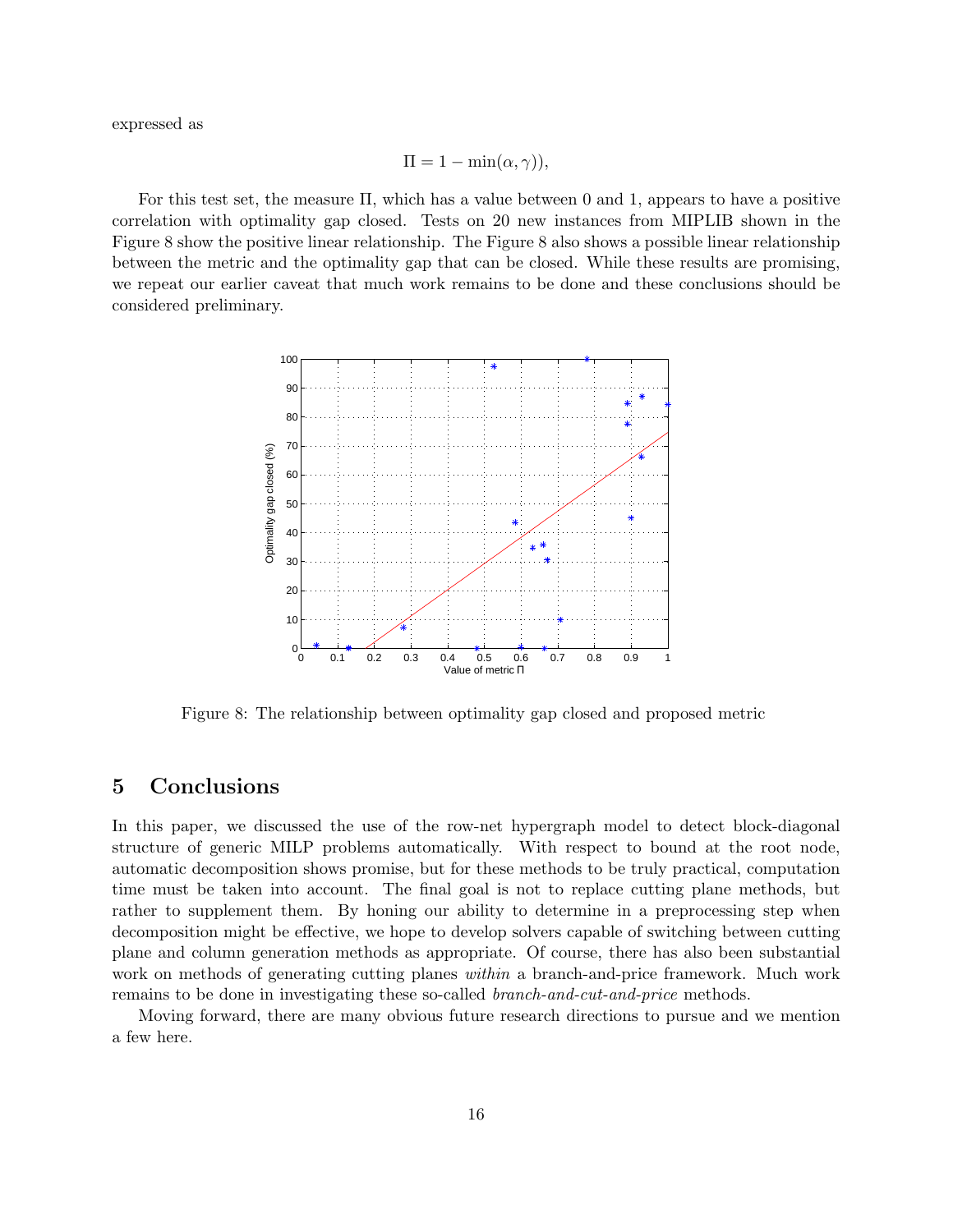- This paper focuses on singly-bordered block-diagonal structure detection, but it may be advantageous to consider a more general framework allowing for doubly-bordered structure, as in [3].
- There is more work to be done in determining how to judge the quality of a given decomposition. Primarily, we need to take computation time into account as a component of goodness rather than simply considering the root bound, which can be easily manipulated. In this regard, there may be additional features that relate to decomposition quality that have not yet been explored. Even with an explicit metric, choosing the numeric threshold for determining whether the decomposition is good or not is difficult. Motivated by recent machine learning techniques applied in tuning and preprocessing the optimization solvers, we may use support vector machine (SVM) to classify the given decompositions according to their suitability for computation. Existing instances about which we already have deep knowledge can be used for training.
- In this study, we did not consider methods of choosing the number of blocks automatically based on properties of a specific instance. In many cases, the matrix may have a natural block structure to being with and our methodology should be capable of detecting that and respecting this natural number of blocks. Otherwise, we may actually end up destroying existing structure with our automatic methods. As a next step, we would also like to take into account the possibility of solving the subproblems in parallel by exploiting the block structure. In this case, we should take into account the number of available cores/processors when choosing the number of blocks.
- Finally, we have yet to experiment fully with how we can use the variance of node and edge weights to improve the quality of the decomposition. At the moment, we are using the partitioning software "out of the box," but it is our long-term goal to develop specialized methods for achieving decompositions that will be effective in the specific context discussed here.

Much work remains to be done and the potential for these methods to work in a completely generic fashion is still unclear. We are convinced that they do have a role to play and hope that this work will encourage more investigation.

# **References**

- [1] Barnhart C., Johnson E., Nemhauser G.L., Savelsbergh M.W.P., Vance P.H. 1998. Branchand-Price: Column Generation for Solving Huge Integer Programs. 1998. *Operations Research*. **46**(3) 316-329.
- [2] Wilhelm W.E. 2001. A Technical Review of Column Generation in Integer Programming. *Optimization and Engineering*. **2**(2), 159-200.
- [3] Bergner M., Caprara A., Ceselli A., Furini F., L¨ubbecke M.E., Malaguti E., Traversi E.. Automatic Dantzig-Wolfe Reformulation of Mixed integer Programs. Available: http://www. optimization-online.org/DB\\_FILE/2012/09/3614.pdf